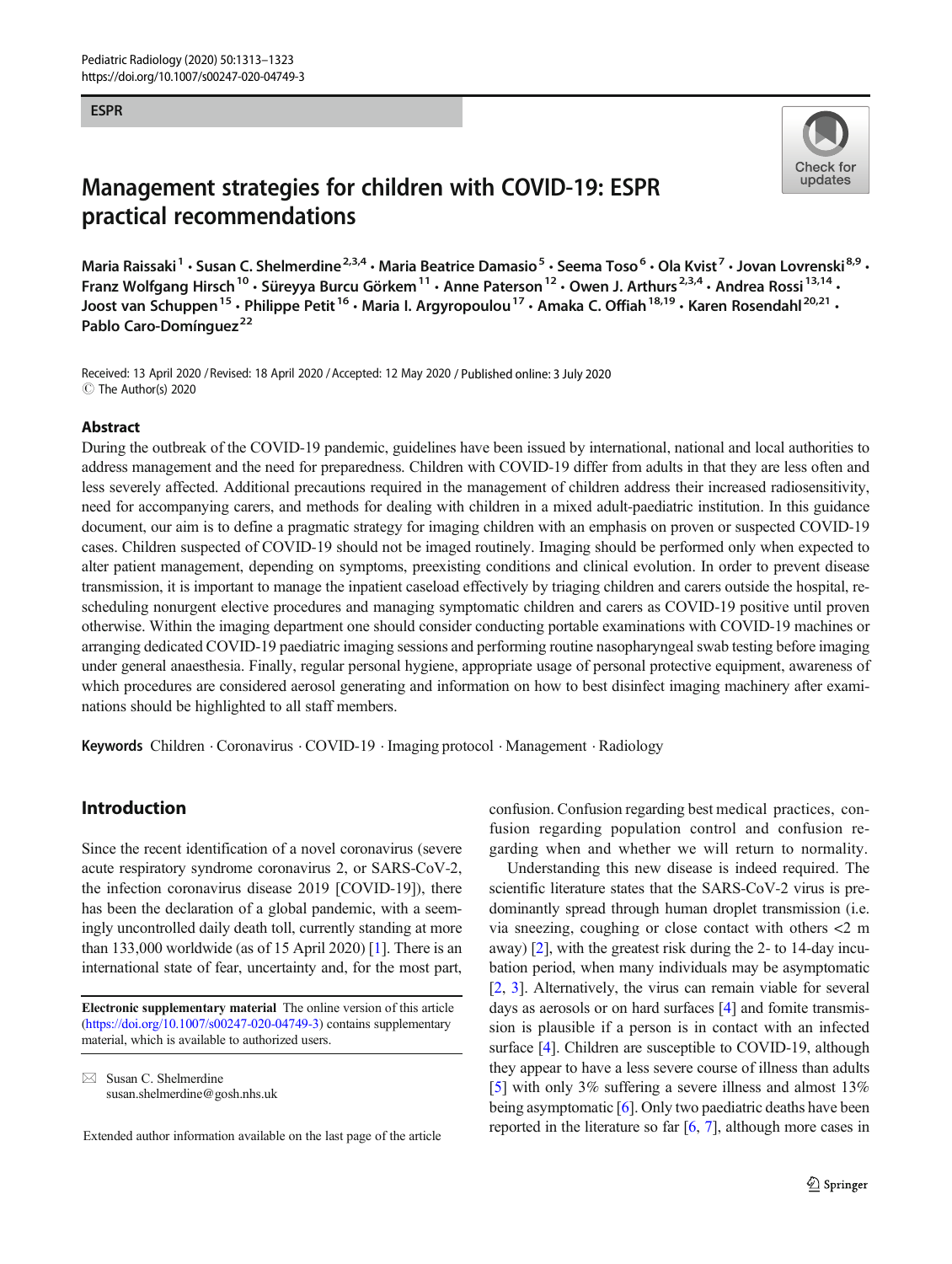all paediatric age groups have been described in news reports. Whilst transplacental and intrauterine transmission are not believed to occur, perinatal infection has been described via infected mothers [[8](#page-8-0), [9](#page-8-0)].

The literature regarding imaging of COVID-19 in children is predominantly based on small retrospective case series and reports, without clarification of the indications for imaging. Paradoxically, many infected cases may present with normal thoracic imaging [\[10\]](#page-8-0) whilst those who have recovered may continue to display features of characteristic disease [\[11](#page-8-0)]. Given the importance of implementing measures to prevent further disease transmission and inappropriate medical treatment [[12\]](#page-8-0), our aims are to define a pragmatic strategy for imaging children in paediatric radiology departments with an emphasis on proven or suspected COVID-19 cases. We underscore some important learning points across different nations, and hope this will provide guidance and reassurance through better understanding and preparedness.

## General preparedness measures in hospitals and radiology departments

General preparedness for a pandemic requires involving the whole community, not only the health care system [[13](#page-8-0)]. The aim is to reduce transmission both in public spaces and hospital settings, given that the main source of transmission is close contact between family members [\[14](#page-8-0)]. The National Health Commission of China reported that transmission between healthcare workers accounted for 3.8% of COVID-19 patients, lower than the respective reported incidences during the severe acute respiratory syndrome (SARS) and Middle East respiratory syndrome (MERS) coronavirus epidemics [\[15\]](#page-8-0). Several national authorities have therefore tried to minimize transmission through measures including countrywide curfews, closed borders, social distancing and self-quarantine.

The goal of radiology preparedness is to maintain the capacity for continued operation during these extraordinary times [\[12\]](#page-8-0). Solutions to reduce in-hospital transmission vary on local and national levels, and include, where feasible, a reduction in on-site staff and visitors to the hospital, maximizing the intensive care unit (ICU) capacity, managing patient flow and providing personal protective equipment measures.

The hospital entrance serves as the first point of physical contact where further access can be limited, and therefore patient triage is important [\[16,](#page-8-0) [17\]](#page-8-0). Paediatric wards in many countries have been divided into COVID-19 wards and ordinary (i.e. non-COVID-19) wards. Where possible, children who are being admitted or undergoing anaesthesia are prioritised for COVID-19 testing [[18\]](#page-8-0). Entrance and exit routes for COVID-19 patients to various imaging areas should also be clearly identified.

Where imaging is needed, symptomatic children are treated as possible COVID-19 cases, especially in endemic areas. For urgent requests, portable imaging examinations (e.g., portable ultrasound or radiography) are preferred to avoid any transportation of potentially infected patients within the hospital and to reduce personnel exposure. Any healthcare professional at risk of interaction with potential COVID-19 patients should utilize personal protective equipment in accordance with local and national guidance, as well as adopt any protective covering for their machine to enable more thorough cleaning afterwards. Whilst this is the ideal situation, it is unfortunate that an unprecedented surge in demand for protective gear has meant that some regions are experiencing an acute shortage of supplies [\[19\]](#page-8-0); therefore, rational usage of equipment should be balanced with the need for protection. Change in policies should be explained by an infection control expert.

To reduce the number of on-site staff within hospitals, those equipped with teleradiology (i.e. remote working) facilities should adopt this as much as possible. On-call rotas should be modified with backup reserve colleagues ready to take the place of those with contact and obligatory quarantine or unexpected illnesses [[12](#page-8-0)]. In many centres, all annual leave requests have been cancelled or reduced, depending on staffing levels and workload. Multidisciplinary team meetings should also be reduced to a minimum, and conducted via online communication software whenever possible. It is important to consider sensitive patient data and safety when using online meetings because some platforms have come under firm scrutiny [[20\]](#page-8-0). Finally, personal hand hygiene and social distancing inside and outside the hospital is of utmost importance. Computer workstations, mobile and hospital phones, and hand-held dictation devices should all be disinfected multiple times a day and always between different staff usages. The use of shared devices such as photocopier machines and computers should be reduced.

## Clinical presentation of COVID-19 in the paediatric population

Common symptoms in children with COVID-19 include fever and cough (present in half of symptomatic cases), with fever usually subsiding within 3 days [[7,](#page-8-0) [21](#page-8-0)]. Other symptoms include fatigue, myalgia, rhinorrhoea or gastrointestinal complaints (diarrhoea) [[22\]](#page-8-0). Anecdotal evidence suggests that a loss of smell and taste occurs in a significant number of adults [\[23](#page-8-0)]; however, it is uncertain if this occurs in children and it has not been recognized by the World Health Organization (WHO) as a formal symptom of COVID-19 [\[24](#page-8-0)]. Maternal hypoxaemia from COVID-19 may cause intrauterine asphyxia, leading to premature delivery in 47% of cases in one study, as well as stillbirth [[25](#page-8-0)]. In another study, this one of 33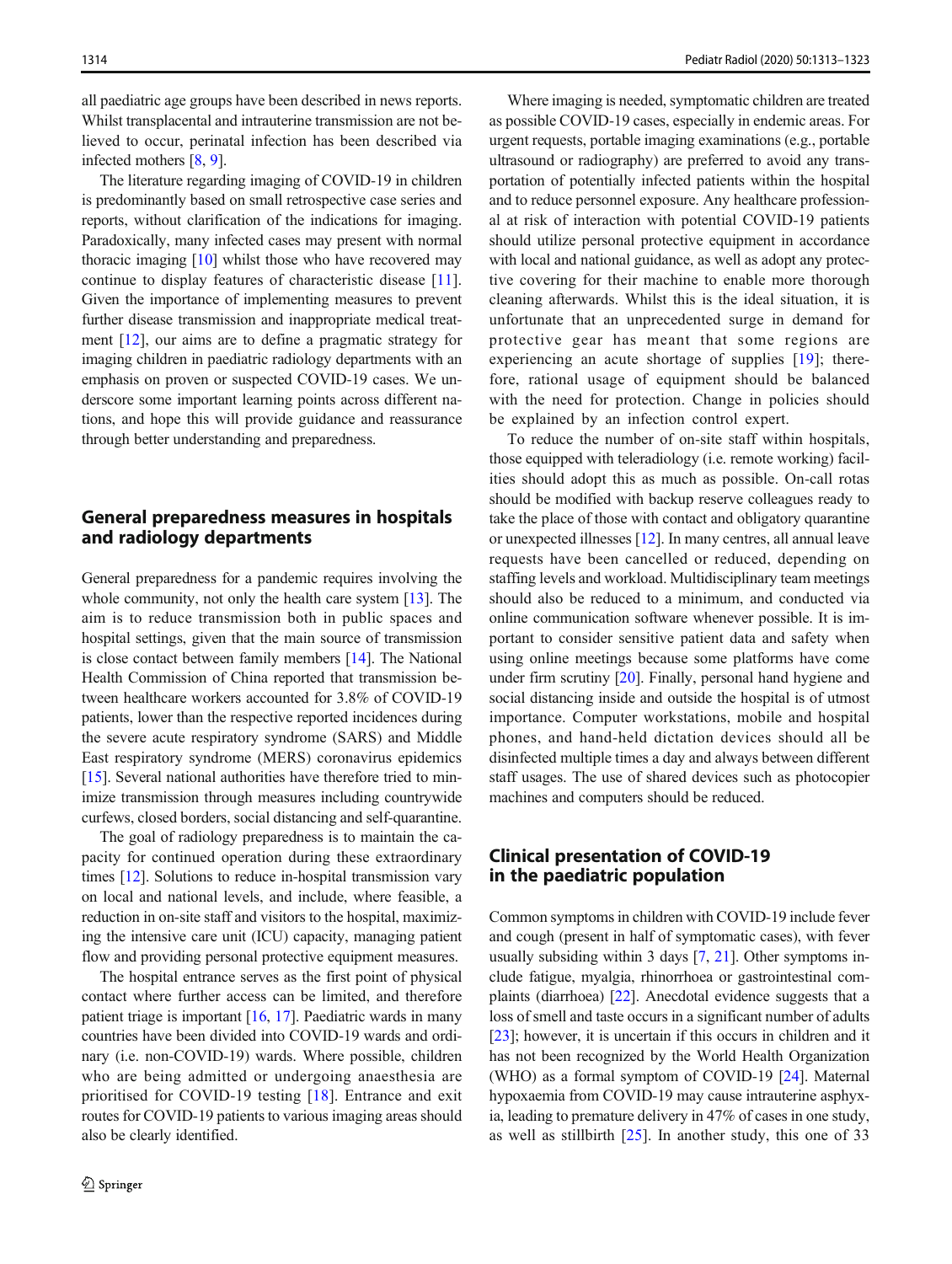neonates born to infected mothers, only 3/33 (9%) were infected, suffered mild tachypnoea [\[26](#page-8-0)] and fully recovered within 6 days. Laboratory abnormalities vary while a consistent pattern of derangements is not found in children [[27](#page-8-0)]. Leucopenia is relatively common, being documented in approximately 30% of children [[28\]](#page-8-0). Elevated procalcitonin levels are reportedly suggestive of bacterial co-infection, and raised C-reactive protein (CRP) occurs with severe infection [\[27\]](#page-8-0). Elevation of D-Dimer levels is less commonly encountered in children compared to in adults [\[29](#page-8-0)].

There is little evidence of outcomes in children with coexisting health problems, although these are known to be associated with poor outcomes in children who have suffered from previous strains of coronavirus [\[30](#page-8-0)], and in adults with COVID-19 [\[31\]](#page-8-0). The latest guidance from the Royal College of Paediatrics and Child Health [\[18\]](#page-8-0) highlights four categories of children at risk, where a lower threshold for investigation and treatment should be considered. These include: those with longterm respiratory conditions (e.g., asthma, chronic lung disease of prematurity), immunocompromised status (e.g., congenital immunodeficiency, post-transplant, immunosuppressive medication), haemodynamically significant or cyanotic heart disease and chronic kidney disease (stages 4 or 5 or on dialysis).

Due to the recent outbreak of this disease, long-term follow-up data are lacking. Different guidelines appear to grade the severity of COVID-19 in children according to different criteria (Online Supplementary Material Table S1) [[16](#page-8-0), [22,](#page-8-0) [32,](#page-8-0) [33\]](#page-8-0), and there is still a lack of information regarding how well these categories predict clinical outcomes. In a large cohort from Wuhan, China, 149/171 (87.1%) of children [[7\]](#page-8-0) completely recovered, with only 3/171 (1.8%) requiring intensive care unit admission.

Regarding complications in paediatric COVID-19, childhood deaths are rare [\[6](#page-8-0), [7\]](#page-8-0). Intussusception has been reported [\[7](#page-8-0)], although whether this is specific to COVID-19 or a result of other underlying viral infection remains to be seen. Lymphadenopathy, cavitation and lung abscesses have not been reported, and pleural effusions are unusual. Coinfection with other bacterial or viral organisms is well documented [\[34\]](#page-8-0) and could potentially lead to complications such as cardiac dysfunction, liver damage and renal failure [[35\]](#page-8-0).

#### Triage: assessment and prioritization

In general, patient assessment is recommended as per the WHO definition by inquiring about fever, symptoms of respiratory tract infection and/or close contact with someone with confirmed or suspected COVID-19 [[36\]](#page-8-0). Ideally paediatric triage should be performed outside the hospital either via phone (through help desk lines [[37](#page-9-0)]) or in dedicated COVID-19 areas within the emergency or outpatient departments [\[37](#page-9-0), [38\]](#page-9-0).

Admitting patients from the emergency department to the wards is based upon clinical status and preexisting conditions [\[39](#page-9-0)]. Clinical pathways that aim to keep children out of the hospital as much as possible should be adopted for asymptomatic and mild cases, with strict instructions for quarantine and observation at home [\[38](#page-9-0)], with the possibility of a rapid return upon clinical deterioration [[39](#page-9-0)]. In this context, in European paediatric hospitals, triage of children is routinely based on clinical factors rather than imaging [\[39](#page-9-0)]. This contrasts with recommendations from China and Iran where imaging is a routine part of the triage in the hope of identifying abnormalities when rRT-PCR (real-time reverse transcriptase polymerase chain reaction) testing is negative or unavailable [\[11](#page-8-0), [40](#page-9-0), [41](#page-9-0)]. Once the child is admitted to the hospital, clear documentation of COVID-19 status is paramount. All charts, both electronic and paper (depending on the setting), should carry a warning status about COVID-19 testing. All radiology requests should mention the infection status of the patient.

When possible, patients should be scheduled appropriately to avoid overlap and contact in waiting areas, and additional time should be given to enable proper cleaning of machinery. People accompanying the child (limited to one in most centres) should also be screened for any relevant symptoms or possible contact with COVID-19 patients in the preceding 14 days, and if present, the appointment should be rescheduled or performed by personnel in the appropriate personal protective equipment (i.e. managed as if COVID-19 positive). In some European institutions, a negative PCR test is strongly recommended for any nonurgent imaging under general anaesthesia, and performed 2 days before the study.

## Indications for imaging children with COVID-19

There are no internationally agreed-upon guidelines for imaging children with COVID-19. Clinical decision pathways for the diagnosis, management and treatment for COVID-19 have varied across different countries, and also across different institutions within the same country.

In general, rRT-PCR of the viral RNA, performed on nasopharyngeal swab testing, remains the reference standard for diagnosis [[42](#page-9-0)]. Nevertheless, this test may suffer from limited sensitivity rates (of approximately 70%), short supply and can take time to process  $(1-3 \text{ days})$  [\[43](#page-9-0)]. Due to these constraints, chest CT has been used in adults as a tool for diagnosis [\[44](#page-9-0)]; however, approximately 16% of children with COVID-19 exhibit no radiographic findings, and in 7% there are imaging findings of pneumonia but no symptoms [\[7](#page-8-0)]. We therefore support the recommendations by the Royal College of Paediatrics and Child Health [\[18](#page-8-0)] and Italian Society of Medical and Interventional Radiology [\[45](#page-9-0)], which strongly advise that imaging should not be used routinely for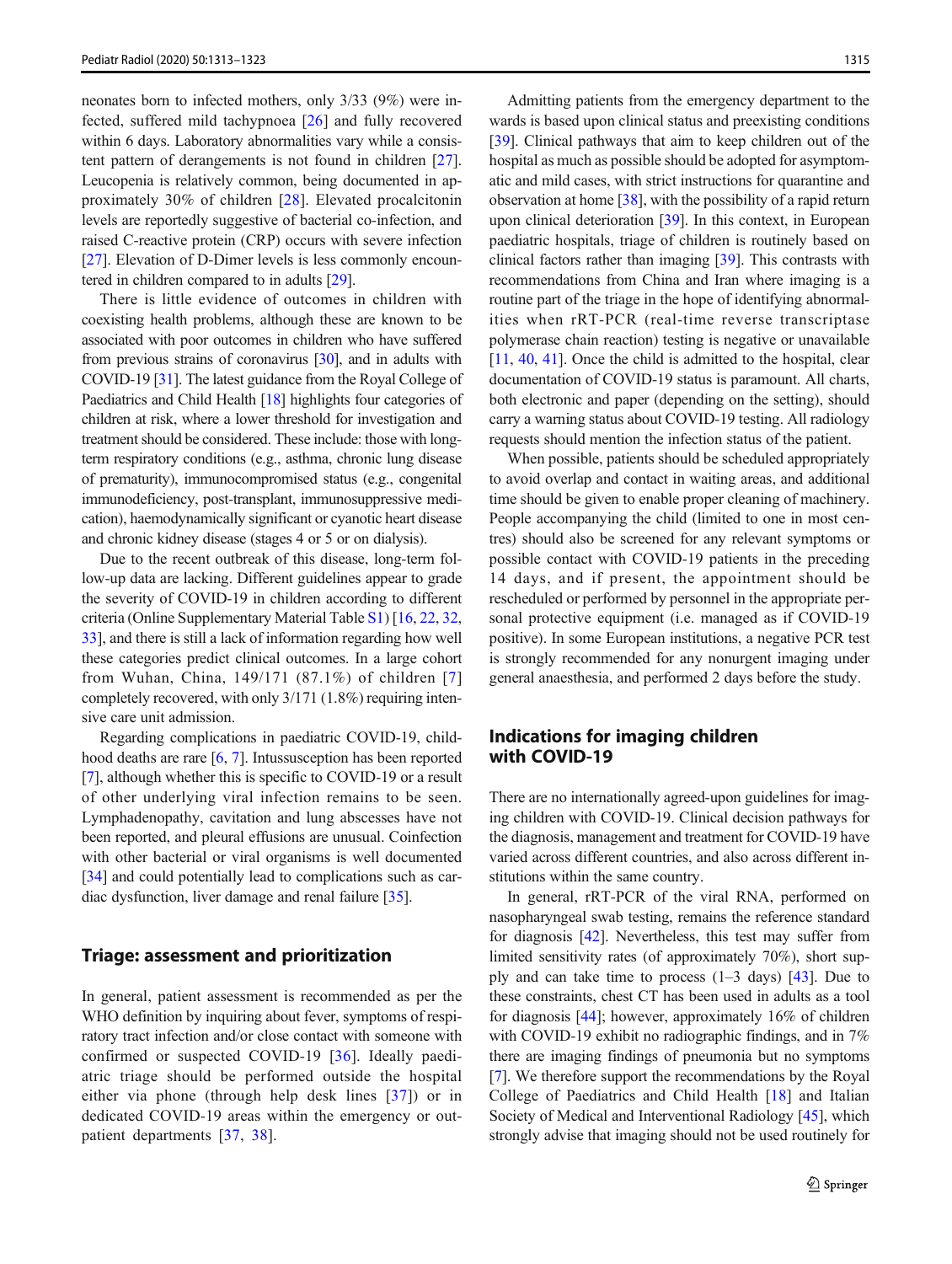the diagnosis of COVID-19 in children. Findings are typically nonspecific for SARS-CoV-2, and include patchy consolidation and ground-glass opacification, which may mimic other viral pathogens [\[46](#page-9-0)]. All imaging should be reserved for selected cases where results are anticipated to alter the child's management. Non-thoracic imaging (any modality) should be discussed on a case-by-case basis and, if not urgent, should be performed at a later stage.

With this in mind, a pragmatic imaging pathway has been included for guidance. This considers the severity of symptoms according to the WHO guidelines [[36](#page-8-0)], preexisting health conditions [[18\]](#page-8-0) and attempts to minimize imaging exposure and rRT-PCR testing for asymptomatic and milder cases, thereby preserving resources and radiologic personnel exposure (Fig. 1).

Specific guidances for chest imaging in suspected/ confirmed COVID-19 cases are provided below.

Radiography Chest radiographs can be performed as a firstline tool in symptomatic children with need for hospitalization or underlying health conditions, and to exclude other causes for respiratory complaints. Use of radiographs as a follow-up for children with a deteriorating condition to assess complications is also recommended. Lateral chest radiographs are not indicated.

CT There is no routine indication for performing chest CT in children with COVID-19. A CT scan with a dose appropriate for the child should be performed only when required to answer a specific clinical query. Special consideration should be given where ICU admission or urgent intervention/surgery is required, in children with clinical deterioration despite therapy, for underlying health conditions or to exclude other causes of respiratory distress (e.g., pulmonary embolism). In many published articles, chest CT is mostly performed without

Fig. 1 Imaging pathway for a child with suspected COVID-19 related to clinical presentation. This pathway is meant as a resource and was generated based on modification of available European guidelines. Each child may require individual case-bycase discussion with the radiologist. Severity scoring according to WHO guidelines [[33\]](#page-8-0) is provided in Online Supplementary Material Table S1. Mild symptoms are defined as those of pneumonia, without the requirement for supplementary oxygen. Relevant preexisting conditions and guidance regarding follow-up chest radiographs are taken from Royal College of Paediatrics and Child Health in the United Kingdom and British Paediatric Respiratory Society guidelines [[18,](#page-8-0) [39](#page-9-0)]. \* Only portable and by experienced operators. rRT-PCR real time reverse transcriptase polymerase chain reaction, WHO World Health Organization

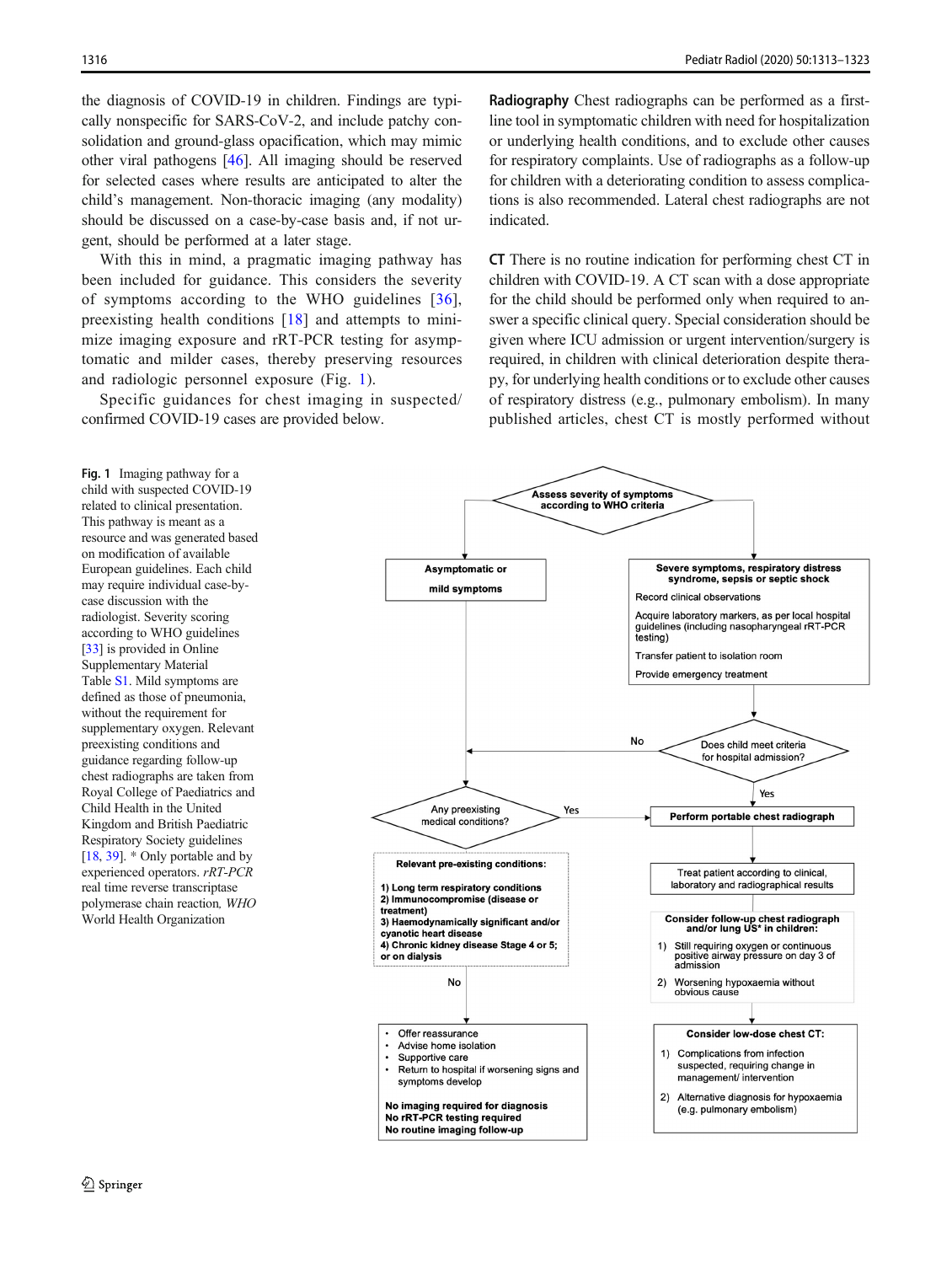contrast, although the administration of intravenous iodinated contrast medium is preferred in suspected pulmonary embolism or when there is a question for mediastinal abnormality.

Ultrasound There are no guidelines that advocate routine usage of lung US in children with COVID-19. Reports from Italy have advocated chest US in the ICU as a monitoring tool to detect lung collapse and consolidation to aid ventilator settings or patient positioning (from supine to prone) [\[47,](#page-9-0) [48\]](#page-9-0). This practice requires experience with lung US and while it may reduce the number of repeated portable radiographs performed, introducing such a service would depend on local expertise, the availability of portable machine and staffing. US may play a role as a follow-up tool and may be requested to exclude deep venous thrombosis in selected patients due to the known thrombotic effect of COVID-19.

MRI The use of MRI for the initial diagnosis of COVID-19 infection or in the further course of the disease has not been reported and is therefore not recommended.

Follow-up imaging Repeat chest imaging is not required as standard routine practice, and should not be performed in children with improving clinical condition and when results are not expected to alter clinical management.

## Standardized reporting of chest CT: current role in children

There are no mandatory European guidelines in place for structured CT reporting of COVID-19 in children. Nevertheless, preexisting guidelines (developed predominantly with adults in mind) could potentially provide a useful structure to collate information for future imaging research.

The Radiologic Society of North America (RSNA) recently proposed a reporting language relevant to specific CT appearances [\[49](#page-9-0)], categorized into four classes (typical, intermediate, atypical appearances and negative for pneumonia), taking into account the potential of overlap with other diseases (Online Supplementary Material Table S2). The Dutch Society of Radiologists has proposed a reporting system entitled "CO-RADS" [\[50](#page-9-0)]. In this, the level of suspicion is graded from CO-RADS 1 to CO-RADS 6 (Online Supplementary Material Table S3) with underlying comorbidities and differential diagnoses considered. Finally, Li et al. [\[51\]](#page-9-0) have developed a CT total severity score for adults with COVID-19 (Online Supplementary Material Table S4), taking into account the extent of inflammatory lesions for each lobe, and scored from 0 (0%) to 4 (76–100%). The total sum of scores in all lobes provides a total severity score range of 0–20, which the authors suggest could reflect the clinical severity and

therefore patient outcome. One should bear in mind that these systems have not been tested in children in whom CT findings may be absent or mild [\[6](#page-8-0), [7,](#page-8-0) [11\]](#page-8-0) and can overlap with other (viral) infectious diseases [\[52\]](#page-9-0). Therefore, care should be taken when adopting these tools for disease probability or for clinical prognosis.

## Considerations for personal protective equipment in paediatric radiology departments

Appropriate personal protective equipment prevents expected COVID-19 transmission through droplet and contact transfer, and also inhibits aerosol transmission where aerosol-generating procedures are conducted [[53](#page-9-0)]. The latter mostly include procedures carried out in the ICU, or emergency department or theatre (e.g., intubation, extubation, bronchoscopy, dental procedures, continuous positive airway pressure [[54](#page-9-0)]) and are less common in radiology departments [[54\]](#page-9-0). Hence, the routine use of a particulate respirator mask (FFP) as an airborne precaution is not usually necessary in radiology [[19](#page-8-0)] unless urgent imaging is required whilst an aerosol-generating procedure is simultaneously occurring in the vicinity (e.g., during portable studies). The Society for Interventional Radiology has produced a list of aerosol-generating procedures and propose a pathway for resource allocation [[55\]](#page-9-0). It should be borne in mind that any procedure in which the child becomes distressed is potentially an aerosol-generating procedure and different departments will have their own recommendations. In many European centres, intussusception reduction is considered an aerosol-generating procedure and is performed with water/contrast and not air, by personnel in appropriate personal protective equipment, and preferably in an operating theatre where better ventilation conditions exist. Contact and droplet precautions are generally well addressed in paediatric radiology departments while airborne precautions are harder to implement because negative-pressure rooms are not readily available. In these cases, a local exhaust ventilation device could be considered, but may be hard to obtain [\[56,](#page-9-0) [57\]](#page-9-0). The continued use of positive-pressure rooms to protect the patient versus negative-pressure rooms is also controversial [\[56](#page-9-0)].

Children with suspected or confirmed COVID-19 requiring imaging either as a portable study or in the radiology department (e.g., CT, MRI, fluoroscopy) should wear a surgical mask. This may prove challenging for toddlers and babies, where exceptions may often be made. In some centres, children will wear an additional protective gown and/or gloves. Non-COVID hospitalized children are not required to wear masks; however, accompanying adults in most European hospitals should be encouraged to wear a surgical mask. For radiation-based procedures, the accompanying adult is provided with a lead apron that should remain within the imaging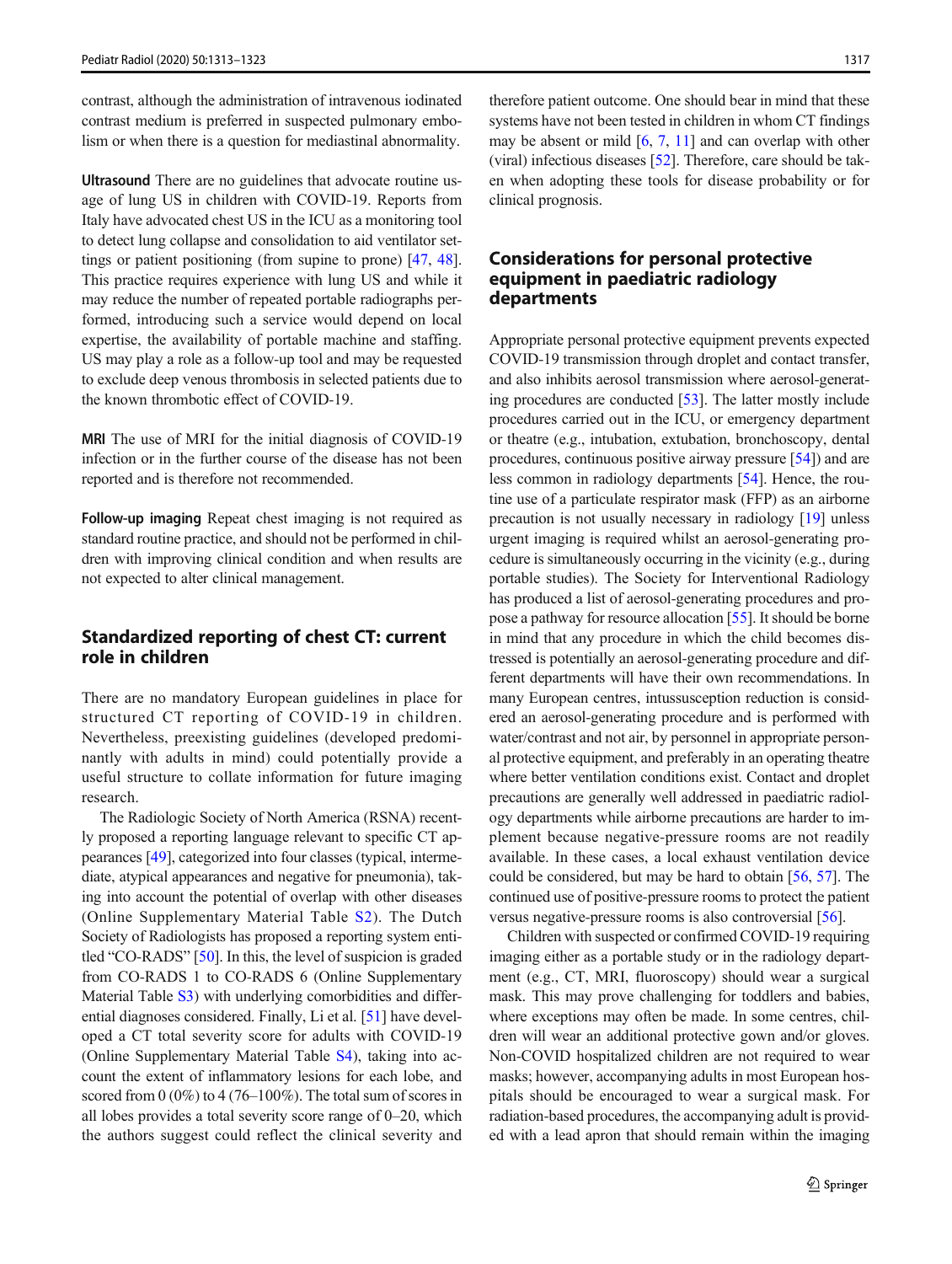room and be wiped down along with all other apparatus after the procedure. All other lead aprons should be stored in areas that do not face patients.

For radiology personnel, protection varies depending on the procedure. Table 1 was generated based on modified guidelines from numerous international organizations [[19,](#page-8-0) [58](#page-9-0)–[62](#page-9-0)]. It should be noted that within each paediatric radiology department, there are slightly modified procedures based on the local level of risk, resources and hospital-wide/nationwide guidelines. Many departments suggest that all staff in direct contact with patients wear hospital uniforms/scrubs that

they change into upon arriving at work. For routine paediatric radiology daily practice, recommendations vary from surgical masks and handwashing to plastic aprons, gloves and standard surgical masks.

Health care workers should wear a mask (either surgical or respirator N95, FFP2 or FFP3), gown, gloves and eye protection when working with children with suspected or confirmed COVID-19. For aerosol-generating procedures, a respirator mask and a waterproof apron should be added [\[19](#page-8-0)]. In the United Kingdom, an FFP3 mask is preferred. It is recommended that all staff are fitted for all different makes of masks

Table 1 Rational use of personal protective equipment for coronavirus disease COVID-19

| Setting                                | Target personnel or<br>patients                             | Activity                                                                                                 | Type of<br>precautions          | Type of PPE or procedure                                                                                                             |
|----------------------------------------|-------------------------------------------------------------|----------------------------------------------------------------------------------------------------------|---------------------------------|--------------------------------------------------------------------------------------------------------------------------------------|
| Patient room                           | Radiologist/radiographer                                    | Providing direct care<br>to a COVID-19 child                                                             | Contact and<br>droplet          | Surgical mask<br>Gown<br>Gloves<br>Eye protection                                                                                    |
|                                        |                                                             | Present while aerosol-generating<br>procedures are performed on<br>COVID-19 patient                      | Contact, droplet<br>and aerosol | Attempt delaying imaging<br>If not possible: respirator mask<br>$N95/FFP2/FFP3b$ , gown, gloves<br>and eye protection                |
| Radiology<br>consulting<br>room        | Radiologist/radiographer/<br>sonographer                    | Examination of patient<br>with respiratory symptoms                                                      | Contact and<br>droplet          | Surgical mask<br>Gown<br>Gloves<br>Eye protection                                                                                    |
|                                        |                                                             | Examination of patient<br>without respiratory symptoms                                                   | Contact and<br>droplet          | Surgical mask<br>Gown/scrubs<br>Hand hygiene/gloves<br>Eye protection                                                                |
|                                        | Accompanying<br>carer/chaperone                             | Accompanying child to consultation.<br>No direct contact with medical staff/child<br>during consultation | Contact and<br>droplet          | Surgical mask<br>Hand hygiene                                                                                                        |
| Radiology<br>waiting area              | Patients and carers<br>with/without<br>respiratory symptoms | Waiting for consultation                                                                                 | Contact and<br>droplet          | Limit number of people<br>Surgical mask, if tolerated<br>(difficult in young children)                                               |
| Radiology<br>administrative<br>areas   | All staff                                                   | Administrative tasks                                                                                     | None                            | Maintain spatial distance of 1 m<br>Surgical mask                                                                                    |
| Fluoroscopy<br>procedures <sup>a</sup> | Radiologist/radiographer/<br>nurse                          | Voiding cystourethrogram, barium enema                                                                   | Contact and<br>droplet          | Limit number of people<br>Delay non-urgent cases<br>Surgical mask<br>Gown<br>Gloves<br>Eye protection                                |
|                                        |                                                             | Swallowing study                                                                                         | Contact, droplet<br>and aerosol | Limit number of people<br>Delay non-urgent cases<br>Respirator mask (N95/FFP2/FFP3) <sup>b</sup><br>Gown<br>Gloves<br>Eye protection |

PPE personal protective equipment

<sup>a</sup> Fluoroscopy procedures are not outlined by specific guidelines. Voiding cystourethrogram and barium enema guidelines were based on those for caregivers in contact with urine and faeces while treating COVID-19 positive patients. The suggestions for swallowing studies are based on available information from aerosol-generating procedures such as upper gastrointestinal endoscopy or dental procedures, though this remains debatable

<sup>b</sup> As per national guidelines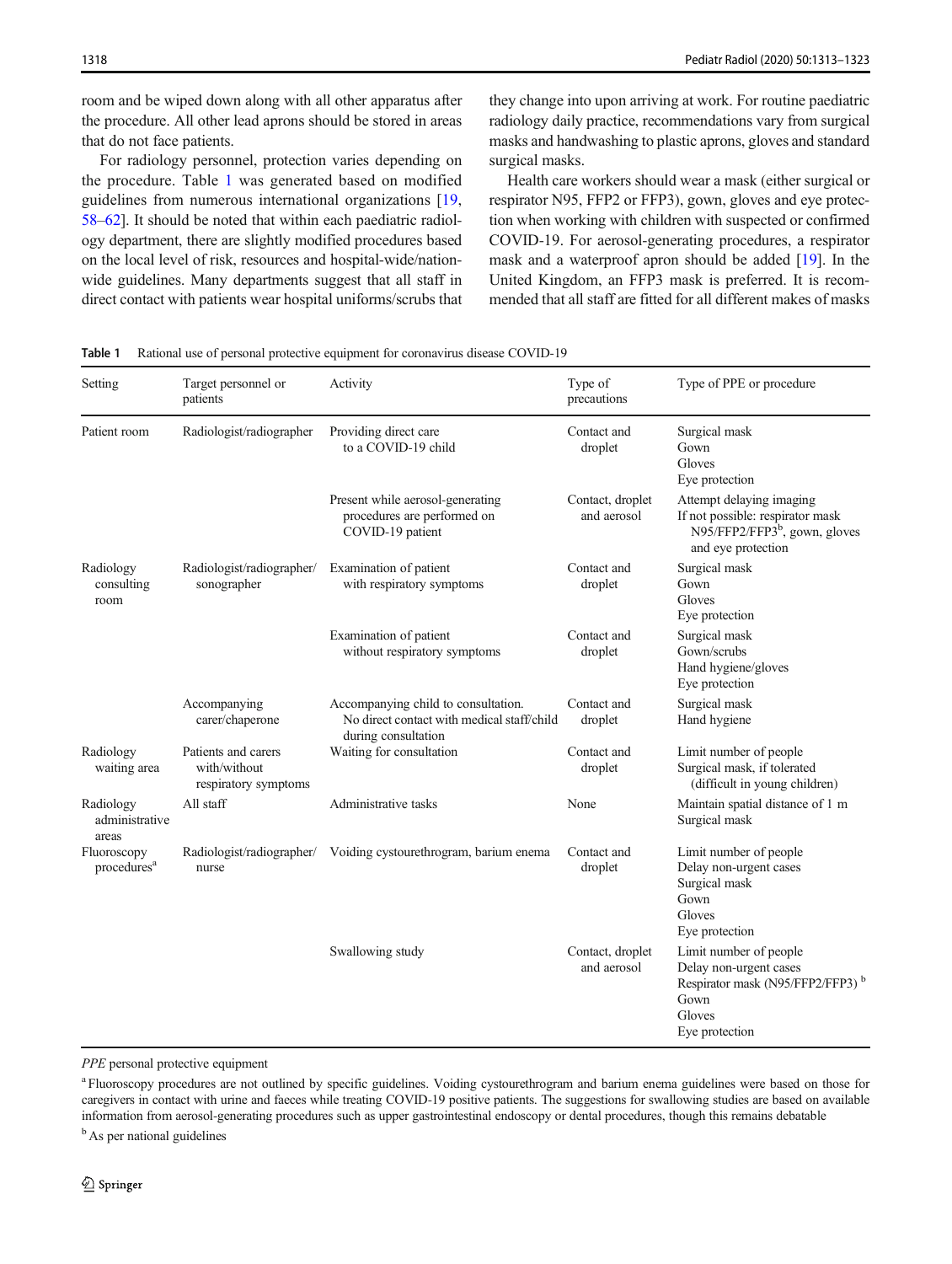used in their institution to ensure that an acceptable seal is achieved. Lead aprons should be worn beneath personal protective equipment, which should include a full-length, longsleeve, water-resistant apron over the lead for aerosol-generating procedures, whereas standard plastic aprons are sufficient for non-aerosol-generating procedures. Both mentioned practices may vary according to local regulations and resources. For urgent fluoroscopy procedures in children with suspected COVID-19 that cannot be delayed, surgical masks, gown, gloves and eye protection should be used [\[19](#page-8-0)]. For urgent upper gastrointestinal contrast studies, we suggest an FFP2/FFP3/N95 mask, gown, gloves and eye protection. Although this procedure may not generally be considered aerosol generating, it can be considered as such should suction be required. Administrative staff do not need to wear personal protective equipment, although many are choosing to wear surgical masks as a precaution.

### Donning and doffing personal protective equipment

Instructional resources for putting on (donning) and taking off (doffing) personal protective equipment are provided by public health authorities [[63\]](#page-9-0) and the Centres for Disease Control and Prevention [[64\]](#page-9-0). Some centres/ authorities have produced documents and videos explaining donning and doffing for aerosol-generating [\[65\]](#page-9-0) and non-aerosol-generating procedures [[66](#page-9-0)].

In brief, for donning, these include hand hygiene, followed by gown, mask, eye protection and finally gloves. For doffing, these include removing gloves, eye protection, gown and finally the mask without touching the outside of the protective equipment. In some departments, glove removal is followed by hand hygiene, with new gloves worn before gown removal, then hand hygiene, eye protection removal and finally removing the mask [\[63\]](#page-9-0). Posters or notices describing the sequences should be placed in clinical areas where donning and doffing are routinely expected to occur in appropriately labelled no-touch bins.

## Radiographer teams for working with children with COVID-19

Common practice amongst radiographers in Europe include having a person or team assigned as warm/dirty/contaminated, who comes into relative close proximity with the patient, and another assigned as cold/clean to carry out portable radiography and/or to operate the CT and fluoroscopy machines. The warm/dirty/contaminated individual wears a lead apron and full personal protective equipment, and positions the patient in the CT room/fluoroscopy couch, whereas the cold/clean individual wears a surgical mask, apron and gloves (for portable imaging) or remains in the CT control room/behind the screen in the fluoroscopy room, without any additional

protection. The cold/clean individual acquires the images and has no patient interaction.

## Planned elective care for children without COVID-19

Clinicians in many countries have been instructed to postpone routine clinical work [\[67](#page-9-0)–[70](#page-10-0)], including postponing radiology appointments across all modalities; in Northern Ireland for example, the deferral period has initially been defined as 2– 3 months [[68\]](#page-9-0). Reducing the number of children and their carers in radiology departments will both lessen the risks of cross-infection between staff and patients (and vice versa) and protect the most vulnerable with suppressed immune systems and with complex needs. Urgent and emergent radiology exams will take place in a timely fashion as normal.

Ongoing communication between radiology consultants and their clinical colleagues is imperative to ensure there is a shared definition of what constitutes a routine case; patient care pathways may need to be adjusted to incorporate a delay in screening radiology examinations, for example neonates with a suspected genetic syndrome. Some US examinations in paediatric radiology are urgent simply because of skeletal maturation over a matter of time: hip US for suspected developmental dysplasia, head US whilst the anterior fontanelle remains large enough, and spine US before the posterior vertebral elements ossify and obscure the field of view. Multidisciplinary team decisions are required to answer questions regarding how long an individual child's study can be postponed. Electronic access to patient clinical records is helpful to radiologists when vetting request forms to prioritise which studies must be performed.

Over time, it will be necessary to revisit the original requests for those postponed studies as they cannot be held off indefinitely. Discussion of patient needs with our colleagues must be ongoing. Collaborative electronic communication platforms and phone calls should be utilised.

## Special considerations in mixed adult-paediatric settings

Children being cared for in mixed adult-paediatric environments may be in contact with a greater number of COVID-19 patients and be imaged using the same equipment. Strict cleaning regimes should be adhered to and, where possible, dedicated paediatric lists and equipment should be employed. Local dedicated paediatric radiologists or adult radiologists familiar with paediatric imaging should continue to ensure children are imaged according to accepted protocols and guidelines.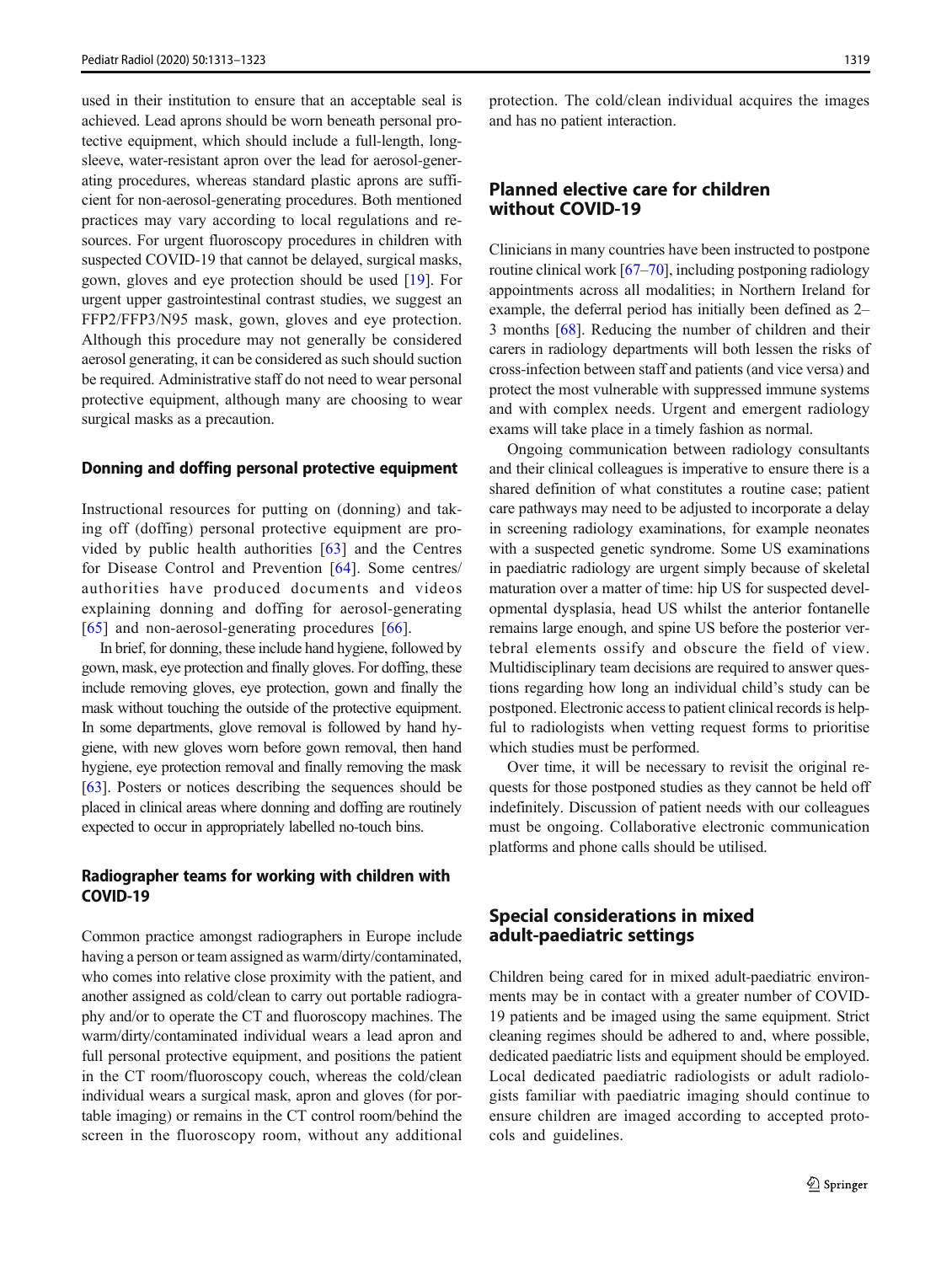With an increasing number of infected adults requiring inpatient admission, it is likely that some hospitals will need to convert some or all of their paediatric inpatient ward and intensive care beds for adults. It would be prudent to have contingency plans to close smaller paediatric units to centre care within tertiary units. Some staff may be required to temporarily relocate or utilise picture archiving and communication system (PACS) networks to report studies from other centres in the event of staff isolation or sickness [[71\]](#page-10-0).

## Equipment management and disinfection procedures

Where a suspected or confirmed COVID-19 patient requires imaging, this is preferentially performed as a portable study; if this is not possible, such as for CT or MRI, then a designated COVID-19 machine (if resources allow) should be assigned to avoid disease transmission between different machines. If there is only one CT and/or one MRI machine on site, dedicated rotations of COVID-19 positive/COVID-19 negative patients, might be required.

CT/MRI Before any imaging in the department, all unnecessary equipment and toys should be removed. Where an infected child is due to attend the department, the waiting room should be emptied and any central ventilation of the room (e.g., air conditioning) should be turned off. If performing an MRI study, ventilation in the gantry should be increased to the maximum level.

Where possible, imaging couches and beds should be covered with plastic drapes. After imaging examinations are performed, the room should be left for at least 20 min with the door closed to allow aerosol droplets to settle. According to American College of Radiology guidelines, depending on air exchange rates, the room could be out of service for approximately 1 h after imaging an infected patient [\[42\]](#page-9-0). Disinfection procedures should be performed according to local guidelines; however, viricidal agents should be used and viruses can be inactivated using lipid solvents such as ether, 75% ethanol, chlorine-containing disinfectant, peracetic acid and chloroform [[72](#page-10-0)]. All surfaces, including doorknobs and equipment, should be cleaned. In the MRI rooms, the coils and gantry should also be wiped.

Floors should be cleaned and any windows in the waiting areas should be opened to allow natural ventilation. It has been reported that COVID-19 is sensitive to ultraviolet light and heat [\[72](#page-10-0)] and if a department has access to ultraviolet lamps for sterilization, this could be useful to implement in the imaging rooms. Mobile ultraviolet lamps can be used for 30– 60 min at a time several times per day in between appointments when a room is empty.

Ultrasound Ultrasound imaging in children with COVID-19 will be performed as a portable study when possible. Before imaging, all unnecessary accessories/probes should be removed from the machine. In some centres, keyboard and probe covers (or plastic gloves) are also applied. After the examination, the US machine should be thoroughly cleaned before leaving the isolation room and again after exiting the isolated area. Probes should be cleaned by wiping the gel from the transducer followed by disinfection [[73\]](#page-10-0), using surface disinfectant wipes according to American Institute of Ultrasound in Medicine guidelines [\[74\]](#page-10-0). This should include the use of viricidal agents [\[75](#page-10-0)]. The entire probe (including the cables), the US screen, keyboard, transducer gel bottle and surfaces visible to the air and within 1 m from the patient should be disinfected.

Interventional radiology Any urgent interventional procedures should, depending on the age of the patient, be performed under local anaesthesia by the patient's bedside when possible. Minor interventions in older children can be performed using a local anaesthetic. If sedation is required, the procedure should take place in the operating rooms under isolation restrictions, or alternatively, if resources allow, in a designated COVID-19 interventional room.

## Conclusion

Measures to prevent disease transmission during the COVID-19 pandemic within paediatric radiology departments and in the course of radiologic procedures are of paramount importance. Paediatric radiology staff can make an appreciable difference by adhering to pragmatic guidelines for imaging children with suspected or confirmed COVID-19. Whilst practices are mostly homogeneous across Europe, those of individual institutions may vary depending on the local catchment population, availability and expertise of personnel, equipment and resources. We have provided advice to professionals who care for children in radiology departments, suitable for adaptation in different settings and hope that this approach will be useful in the fight against this outbreak.

#### Compliance with ethical standards

#### Conflicts of interest None

Open Access This article is licensed under a Creative Commons Attribution 4.0 International License, which permits use, sharing, adaptation, distribution and reproduction in any medium or format, as long as you give appropriate credit to the original author(s) and the source, provide a link to the Creative Commons licence, and indicate if changes were made. The images or other third party material in this article are included in the article's Creative Commons licence, unless indicated otherwise in a credit line to the material. If material is not included in the article's Creative Commons licence and your intended use is not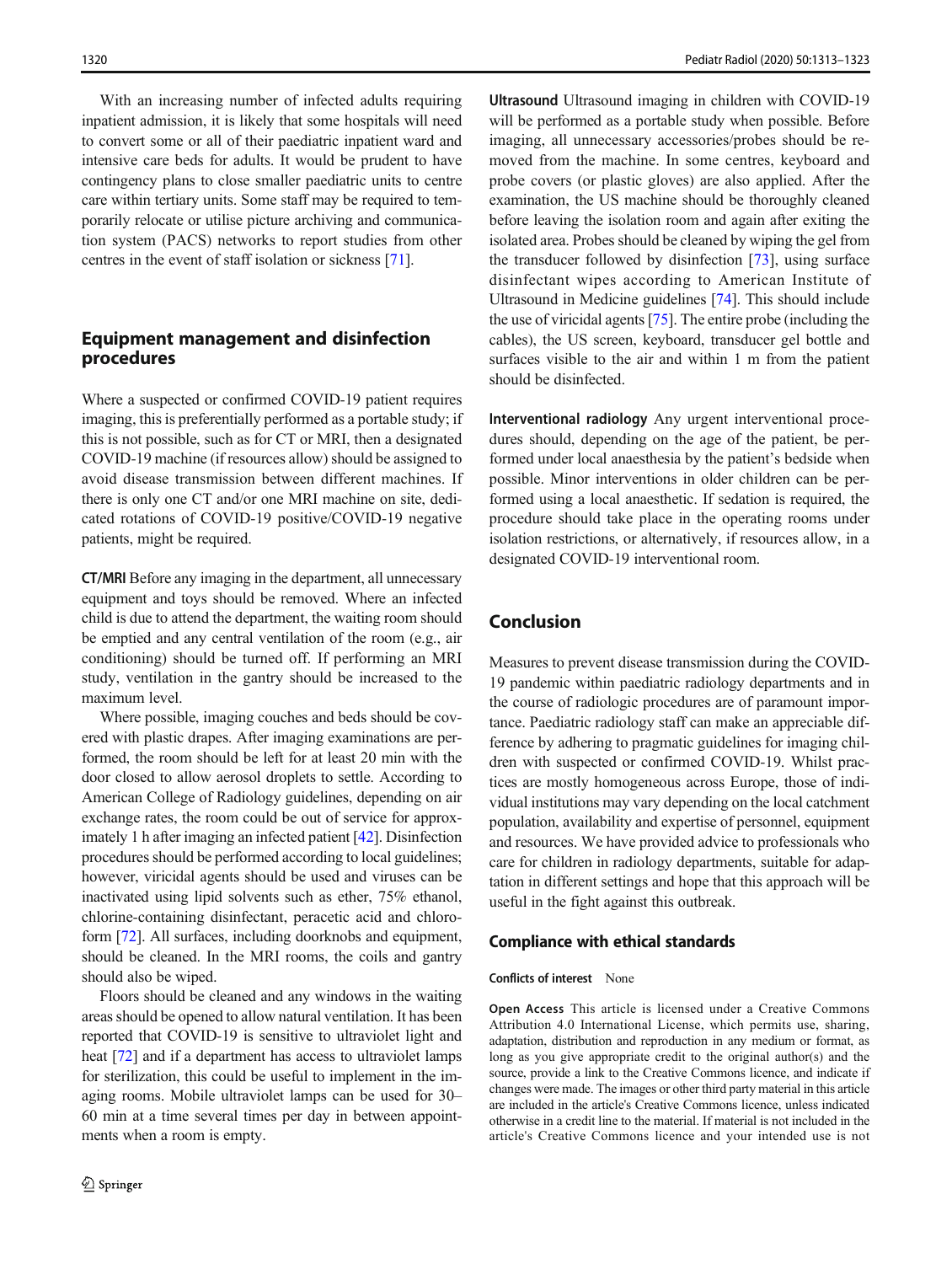<span id="page-8-0"></span>permitted by statutory regulation or exceeds the permitted use, you will need to obtain permission directly from the copyright holder. To view a copy of this licence, visit [http://creativecommons.org/licenses/by/4.0/.](http://creativecommons.org/licenses/by/4.0/)

## References

- 1. Worldometer (2020) COVID-19 Coronavirus Pandemic. [https://](http://creativecommons.org/licenses/by/4.0/) [www.worldometers.info/coronavirus/](http://creativecommons.org/licenses/by/4.0/). Accessed 15 Apr 2020
- 2. Wu D, Wu T, Liu Q, Yang Z (2020) The SARS-CoV-2 outbreak: what we know. Int J Infect Dis 94:44–48
- 3. Munster VJ, Koopmans M, van Doremalen N et al (2020) A novel coronavirus emerging in China - key questions for impact assessment. N Engl J Med 382:692–694
- 4. van Doremalen N, Bushmaker T, Morris DH et al (2020) Aerosol and surface stability of SARS-CoV-2 as compared with SARS-CoV-1. N Engl J Med 382:1564–1567
- 5. Guan WJ, Ni ZY, Hu Y et al (2020) Clinical characteristics of coronavirus disease 2019 in China. N Engl J Med 382:1708–1720
- 6. Dong Y, Mo X, Hu Y et al (2020) Epidemiological characteristics of 2143 pediatric patients with 2019 coronavirus disease in China. Pediatrics. <https://doi.org/10.1542/peds.2020-0702>
- 7. Lu X, Zhang L, Du H et al (2020) SARS-CoV-2 infection in children. N Engl J Med 382:1663–1665
- Cao Q, Chen YC, Chen CL, Chiu CH (2020) SARS-CoV-2 infection in children: Transmission dynamics and clinical characteristics. J Formos Med Assoc 119:670–673
- 9. Schwartz DA (2020) An analysis of 38 pregnant women with COVID-19, their newborn infants, and maternal-fetal transmission of SARS-CoV-2: maternal coronavirus infections and pregnancy outcomes. Arch Pathol Lab Med. [https://doi.org/10.5858/arpa.](https://doi.org/10.5858/arpa.2020-0901-SA) [2020-0901-SA](https://doi.org/10.5858/arpa.2020-0901-SA)
- 10. Hu Z, Song C, Xu C et al (2020) Clinical characteristics of 24 asymptomatic infections with COVID-19 screened among close contacts in Nanjing, China. Sci China Life Sci 63:706–711
- 11. Ma H, Hu J, Tian J et al (2020) A single-center, retrospective study of COVID-19 features in children: a descriptive investigation. BMC Med 18:123
- 12. Mossa-Basha M, Meltzer CC, Kim DC et al (2020) Radiology department preparedness for COVID-19: radiology scientific expert panel. Radiology. [https://doi.org/10.1148/radiol.2020200988:](https://doi.org/10.1148/radiol.2020200988:200988) [200988](https://doi.org/10.1148/radiol.2020200988:200988)
- 13. World Health Organization (2020) Pandemic influenza preparedness and response. WHO guidance document. [https://www.who.](http://creativecommons.org/licenses/by/4.0/) [int/influenza/resources/documents/pandemic\\_guidance\\_04\\_2009/](http://creativecommons.org/licenses/by/4.0/) [en/.](http://creativecommons.org/licenses/by/4.0/) Accessed 4 Apr 2020
- 14. Guo YR, Cao QD, Hong ZS et al (2020) The origin, transmission and clinical therapies on coronavirus disease 2019 (COVID-19) outbreak - an update on the status. Mil Med Res 7:11
- 15. Chowell G, Abdirizak F, Lee S et al (2015) Transmission characteristics of MERS and SARS in the healthcare setting: a comparative study. BMC Med 13:210
- 16. Shen K, Yang Y, Wang T et al (2020) Diagnosis, treatment, and prevention of 2019 novel coronavirus infection in children: experts' consensus statement. World J Pediatr. [https://doi.org/10.1007/](https://doi.org/10.1007/s12519-020-00343-7) [s12519-020-00343-7](https://doi.org/10.1007/s12519-020-00343-7)
- 17. Livingston E, Bucher K, Rekito A (2020) Coronavirus disease 2019 and influenza 2019–2020. JAMA 323:1122
- 18. Royal College of Paediatric and Child Health Health Policy Team (2020) COVID-19 - guidance for paediatric services. [https://www.](http://creativecommons.org/licenses/by/4.0/) [rcpch.ac.uk/resources/covid-19-guidance-paediatric-services](http://creativecommons.org/licenses/by/4.0/). Accessed 4 Apr 2020
- 19. World Health Organization (2020) Rational use of personal protective equipment for coronavirus disease 2019 (COVID-19). [https://](http://creativecommons.org/licenses/by/4.0/) [apps.who.int/iris/bitstream/handle/10665/331215/WHO-2019](http://creativecommons.org/licenses/by/4.0/) [nCov-IPCPPE\\_use-2020.1-eng.pdf.](http://creativecommons.org/licenses/by/4.0/) Accessed 4 Apr 2020
- 20. Paul K (2020) 'Zoom is malware': why experts worry about the video conferencing platform. The Guardian. [https://www.](http://creativecommons.org/licenses/by/4.0/) [theguardian.com/technology/2020/apr/02/zoom-technology](http://creativecommons.org/licenses/by/4.0/)[security-coronavirus-video-conferencing](http://creativecommons.org/licenses/by/4.0/). Accessed 2 Apr 2020
- 21. Chen C, Cao M, Peng L et al (2020) Coronavirus disease-19 among children outside Wuhan, China. SSRN. [https://doi.org/10.2139/](https://doi.org/10.2139/ssrn.3546071) [ssrn.3546071](https://doi.org/10.2139/ssrn.3546071)
- 22. Cheng ZJ, Shan J (2020) 2019 Novel coronavirus: where we are and what we know. Infection 48:155–163
- 23. Gane SB, Kelly C, Hopkins C (2020) Isolated sudden onset anosmia in COVID-19 infection. A novel syndrome? Rhinology. [https://](https://doi.org/10.4193/Rhin20.114) [doi.org/10.4193/Rhin20.114](https://doi.org/10.4193/Rhin20.114)
- 24. World Health Organization (2020) Q&A on coronaviruses (COVID-19). [https://www.who.int/news-room/q-a-detail/q-a](http://creativecommons.org/licenses/by/4.0/)[coronaviruses.](http://creativecommons.org/licenses/by/4.0/) Accessed 5 Apr 2020
- 25. Mullins E, Evans D, Viner RM et al (2020) Coronavirus in pregnancy and delivery: rapid review. Ultrasound Obstet Gynecol 55: 586–592
- 26. Zeng L, Xia S, Yuan W et al (2020) Neonatal early-onset infection with SARS-CoV-2 in 33 neonates born to mothers with COVID-19 in Wuhan, China. JAMA Pediatr. [https://doi.org/10.1001/](https://doi.org/10.1001/jamapediatrics.2020.0878) [jamapediatrics.2020.0878](https://doi.org/10.1001/jamapediatrics.2020.0878)
- 27. Henry BM, Lippi G, Plebani M (2020) Laboratory abnormalities in children with novel coronavirus disease 2019. Clin Chem Lab Med. <https://doi.org/10.1515/cclm-2020-0272>
- 28. Cai J, Xu J, Lin D et al (2020) A case series of children with 2019 novel coronavirus infection: clinical and epidemiological features. Clin Infect Dis. <https://doi.org/10.1093/cid/ciaa198>
- Qiu H, Wu J, Hong L et al (2020) Clinical and epidemiological features of 36 children with coronavirus disease 2019 (COVID-19) in Zhejiang, China: an observational cohort study. Lancet Infect Dis. [https://doi.org/10.1016/s1473-3099\(20\)30198-5](https://doi.org/10.1016/s1473-3099(20)30198-5)
- 30. Varghese L, Zachariah P, Vargas C et al (2018) Epidemiology and clinical features of human coronaviruses in the pediatric population. J Pediatric Infect Dis Soc 7:151–158
- 31. Wu C, Chen X, Cai Y et al (2020) Risk factors associated with acute respiratory distress syndrome and death in patients with coronavirus disease 2019 pneumonia in Wuhan, China. JAMA Intern Med. <https://doi.org/10.1001/jamainternmed.2020.0994>
- 32. National Health Commission of the People's Republic of China (2020) New coronavirus infection pneumonia: diagnosis and treatment plan (4th edn). Issued 7 Feb 2020. [http://www.nhc.gov.cn/](http://creativecommons.org/licenses/by/4.0/) [xcs/zhengcwj/202002/573340613ab243b3a7f61df260551dd4.](http://creativecommons.org/licenses/by/4.0/) [shtml](http://creativecommons.org/licenses/by/4.0/). Accessed 4 Apr 2020
- 33. World Health Organization (2020) Clinical management of severe acute respiratory infection when novel coronavirus (2019-nCoV) infection is suspected: Interim guidance. [https://www.who.int/](http://creativecommons.org/licenses/by/4.0/) [publications-detail/clinical-management-of-severe-acute](http://creativecommons.org/licenses/by/4.0/)[respiratory-infection-when-novel-coronavirus-\(ncov\)-infection-is](http://creativecommons.org/licenses/by/4.0/)[suspected.](http://creativecommons.org/licenses/by/4.0/) Accessed 4 Apr 2020
- 34. Xing Q, Li G, Xing Y et al (2020) Precautions are needed for COVID-19 patients with coinfection of common respiratory pathogens. [medrxiv.org/content/10.1101.2020.02.29.20027698v2](http://creativecommons.org/licenses/by/4.0/). Accessed 4 Apr 2020
- 35. Huang C, Wang Y, Li X et al (2020) Clinical features of patients infected with 2019 novel coronavirus in Wuhan, China. Lancet 395:497–506
- 36. World Health Organization (2020) Global surveillance for human infection with coronavirus disease (COVID-19). [https://www.who.](http://creativecommons.org/licenses/by/4.0/) [int/publications-detail/global-surveillance-for-human-infection](http://creativecommons.org/licenses/by/4.0/)[with-novel-coronavirus-\(2019-ncov](http://creativecommons.org/licenses/by/4.0/)). Accessed 4 Apr 2020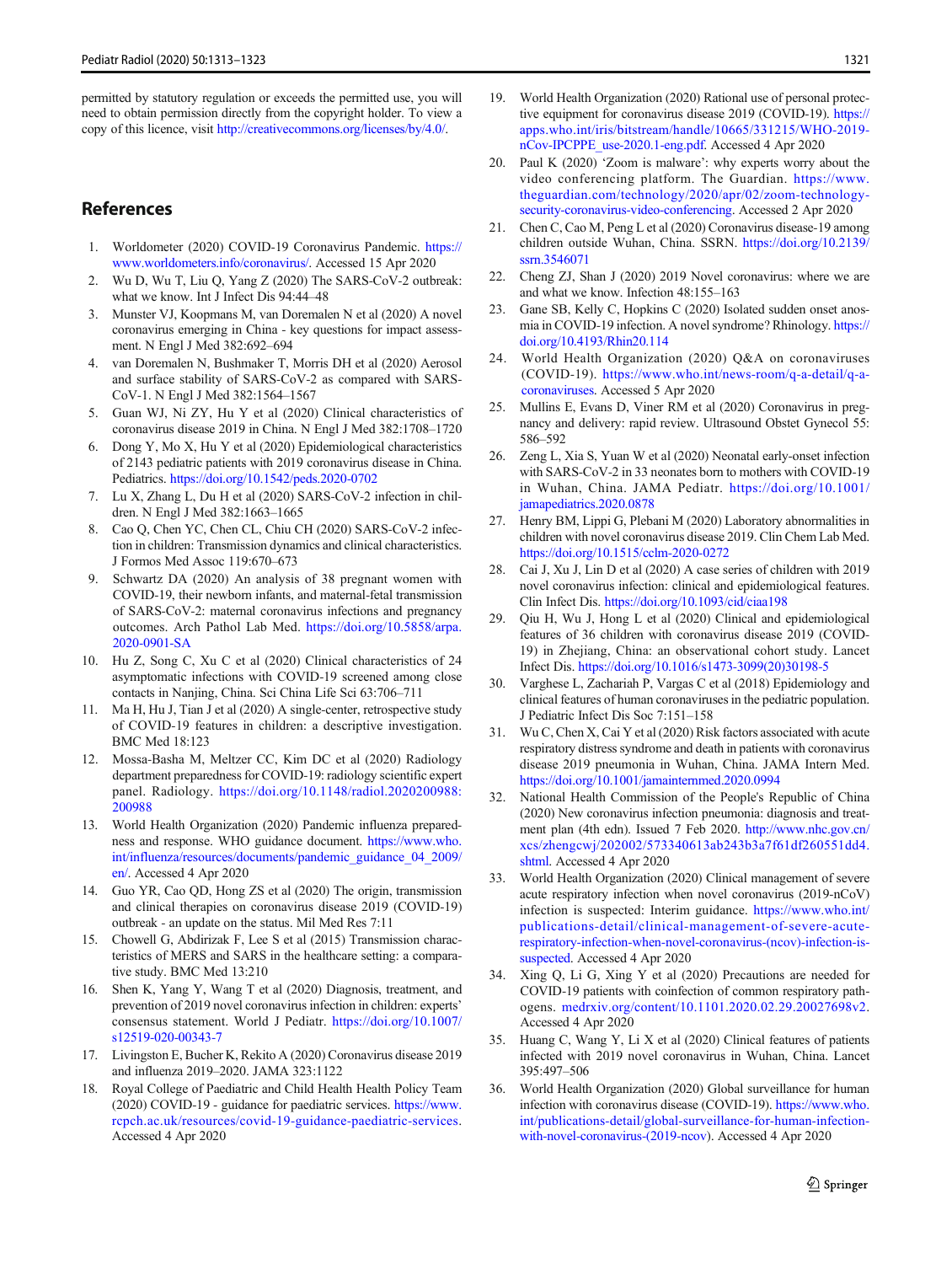- <span id="page-9-0"></span>37. Arkansas Children's Hospital (2020) Triage Call Algorithm - COVID-19. [https://www.archildrens.org/media/file/RN%](http://creativecommons.org/licenses/by/4.0/) [20Hotline%203%2012%2020%20ER.pdf](http://creativecommons.org/licenses/by/4.0/). Accessed 4 Apr 2020
- 38. Connecticut Childrens Hospital (2020) Community primary care COVID-19 screening algorithm. [https://www.](http://creativecommons.org/licenses/by/4.0/) [connecticutchildrens.org/wp-content/uploads/2020/03/](http://creativecommons.org/licenses/by/4.0/) [Community-Primary-Care-COVID-19-Algorithm.pdf.](http://creativecommons.org/licenses/by/4.0/) Accessed 4 Apr 2020
- 39. British Paediatric Respiratory Society (2020) Guidance for the clinical management of children admitted to hospital with suspected COVID-19. [https://www.rcpch.ac.uk/sites/default/files/2020-03/](http://creativecommons.org/licenses/by/4.0/) bprs management of children admitted to hospital with [covid19\\_-\\_20200319.pdf](http://creativecommons.org/licenses/by/4.0/). Accessed 4 Apr 2020
- 40. Chen Z-M, Fu J-F, Shu Q et al (2020) Diagnosis and treatment recommendations for pediatric respiratory infection caused by the 2019 novel coronavirus. World J Pediatr. [https://doi.org/10.1007/](https://doi.org/10.1007/s12519-020-00345-) [s12519-020-00345-](https://doi.org/10.1007/s12519-020-00345-)
- 41. Karimi A, Rafiei Tabatabaei S, Rajabnejad M et al (2020) An algorithmic approach to diagnosis and treatment of coronavirus disease 2019 (COVID-19) in children: Iranian expert's consensus statement. Arch Pediatr Infect Dis 8:e102400
- 42. American College of Radiology (2020) ACR recommendations for the use of chest radiography and computed tomography for suspected COVID-19 infection. [https://www.acr.org/Advocacy](http://creativecommons.org/licenses/by/4.0/)[and-Economics/ACR-Position-Statements/Recommendations-for-](http://creativecommons.org/licenses/by/4.0/)[Chest-Radiography-and-CT-for-Suspected-COVID19-Infection](http://creativecommons.org/licenses/by/4.0/). Accessed 4 Apr 2020
- 43. Yang Y, Yang M, Shen C et al (2020) Evaluating the accuracy of different respiratory specimens in the laboratory diagnosis and monitoring the viral shedding of 2019-nCoV infections. medRxiv. <https://doi.org/10.1101/2020.02.11.20021493>
- 44. Huang P, Liu T, Huang L et al (2020) Use of chest CT in combination with negative RT-PCR assay for the 2019 novel coronavirus but high clinical suspicion. Radiology 295:22–23
- 45. Societa Italiana di Radiologia Medica e Interventistica (2020) Guidelines for the management of paediatric patients in emergency and elective setting in COVID-19 health emergency. [https://www.](http://creativecommons.org/licenses/by/4.0/) [sirm.org/wp-content/uploads/2020/03/Guidelines-for-the](http://creativecommons.org/licenses/by/4.0/)[management-of-paediatric-patients-in-COVID-19-health](http://creativecommons.org/licenses/by/4.0/)[emergency.pdf](http://creativecommons.org/licenses/by/4.0/). Accessed 4 Apr 2020
- 46. Li W, Cui H, Li K et al (2020) Chest computed tomography in children with COVID-19 respiratory infection. Pediatr Radiol. <https://doi.org/10.1007/s00247-020-04656-7>
- 47. Poggiali E, Dacrema A, Bastoni D et al (2020) Can lung US help critical care clinicians in the early diagnosis of novel coronavirus (COVID-19) pneumonia? Radiology. [https://doi.org/10.1148/](https://doi.org/10.1148/radiol.2020200847:200847) [radiol.2020200847:200847](https://doi.org/10.1148/radiol.2020200847:200847)
- 48. Ianniello S, Piccolo CL, Buquicchio GL et al (2016) First-line diagnosis of paediatric pneumonia in emergency: lung ultrasound (LUS) in addition to chest-X-ray (CXR) and its role in follow-up. Br J Radiol 89:20150998
- 49. Simpson S, Kay FU, Abbara S et al (2020) Radiological Society of North America Expert consensus statement on reporting chest CT findings related to COVID-19. Endorsed by the Society of Thoracic Radiology, the American College of Radiology, and RSNA. J Thorac Imaging. <https://doi.org/10.1097/RTI.0000000000000524>
- 50. Radiology Assistant (2020) COVID-19 CORADS classification. [https://radiologyassistant.nl/chest/covid-19-corads-classification.](http://creativecommons.org/licenses/by/4.0/) Accessed 4 Apr 2020
- 51. Li K, Fang Y, Li W et al (2020) CT image visual quantitative evaluation and clinical classification of coronavirus disease (COVID-19). Eur Radiol. [https://doi.org/10.1007/s00330-020-](https://doi.org/10.1007/s00330-020-06817-6) [06817-6](https://doi.org/10.1007/s00330-020-06817-6)
- 52. Bai HX, Hsieh B, Xiong Z et al (2020) Performance of radiologists in differentiating COVID-19 from viral pneumonia on chest CT. Radiology. <https://doi.org/10.1148/radiol.2020200823:200823>
- 53. Siegel JD, Rhinehart E, Jackson M et al (2007) 2007 guidelines for isolation precautions: preventing transmission of infectious agents in healthcare settings. [https://www.cdc.gov/infectioncontrol/pdf/](http://creativecommons.org/licenses/by/4.0/) [guidelines/isolation-guidelines-H.pdf.](http://creativecommons.org/licenses/by/4.0/) Accessed 4 Apr 2020
- 54. Public Health England (2020) COVID-19: infection prevention and control (IPC). [https://www.gov.uk/government/publications/](http://creativecommons.org/licenses/by/4.0/) [wuhan-novel-coronavirus-infection-prevention-and-control](http://creativecommons.org/licenses/by/4.0/). Accessed 4 Apr 2020
- 55. Applied Radiology Journal (2020) SIR provides aerosol generating procedures for interventional radiologists. [https://www.](http://creativecommons.org/licenses/by/4.0/) [appliedradiology.com/articles/sir-provides-aerosol-generating](http://creativecommons.org/licenses/by/4.0/)[procedures-for-interventional-radiologists](http://creativecommons.org/licenses/by/4.0/). Accessed 5 Apr 2020
- 56. Lau TN, Teo N, Tay KH et al (2003) Is your interventional radiology service ready for SARS?: The Singapore experience. Cardiovasc Intervent Radiol 26:421–427
- 57. Mirza SK, Tragon TR, Fukui MB et al (2015) Microbiology for radiologists: how to minimize infection transmission in the radiology department. Radiographics 35:1231–1244
- 58. European Society of Intensive Care Medicine and Society of Critical Care Medicine (2020) COVID-19. [https://www.esicm.](http://creativecommons.org/licenses/by/4.0/) [org/resources/coronavirus-public-health-emergency/](http://creativecommons.org/licenses/by/4.0/). Accessed 4 Apr 2020
- 59. Society of Critical Care Medicine (2020) COVID-19 ICU preparedness checklist. [https://www.sccm.org/Disaster/COVID-19-ICU-](http://creativecommons.org/licenses/by/4.0/)[Preparedness-Checklist.](http://creativecommons.org/licenses/by/4.0/) Accessed 4 Apr 2020
- 60. Australian Government, Department of Health (2020) Coronavirus (COVID-19) advice for health and aged care sector. [https://www.](http://creativecommons.org/licenses/by/4.0/) [health.gov.au/news/health-alerts/novel-coronavirus-2019-ncov](http://creativecommons.org/licenses/by/4.0/)[health-alert/coronavirus-covid-19-advice-for-the-health-and-aged](http://creativecommons.org/licenses/by/4.0/)[care-sector.](http://creativecommons.org/licenses/by/4.0/) Accessed 4 Apr 2020
- 61. Government of Canada (2020) Personal protective equipment against COVID-19. [https://www.canada.ca/en/health-canada/](http://creativecommons.org/licenses/by/4.0/) [services/drugs-health-products/medical-devices/covid19-personal](http://creativecommons.org/licenses/by/4.0/)[protective-equipment.html](http://creativecommons.org/licenses/by/4.0/). Accessed 4 Apr 2020
- 62. Public Health England (2020) COVID-19 personal protective equipment (PPE). [https://www.gov.uk/government/publications/](http://creativecommons.org/licenses/by/4.0/) [wuhan-novel-coronavirus-infection-prevention-and-control/covid-](http://creativecommons.org/licenses/by/4.0/)[19-personal-protective-equipment-ppe](http://creativecommons.org/licenses/by/4.0/). Accessed 4 Apr 2020
- 63. Public Health England (2020) Guide to donning and doffing standard PPE poster. [https://assets.publishing.service.gov.uk/](http://creativecommons.org/licenses/by/4.0/) [government/uploads/system/uploads/attachment\\_data/file/877658/](http://creativecommons.org/licenses/by/4.0/) Quick\_guide\_to\_donning\_doffing\_standard\_PPE\_health\_and [social\\_care\\_poster\\_\\_.pdf.](http://creativecommons.org/licenses/by/4.0/) Accessed 4 April 2020
- 64. Centers for Disease Control and Prevention (2020) Sequence for putting on and taking off personal protective equipment (PPE). [https://www.cdc.gov/hai/pdfs/ppe/ppe-sequence.pdf.](http://creativecommons.org/licenses/by/4.0/) Accessed 4 Apr 2020
- 65. Public Health England (2020) COVID-19: personal protective equipment use for aerosol generating procedures. [https://www.](http://creativecommons.org/licenses/by/4.0/) [gov.uk/government/publications/covid-19-personal-protective](http://creativecommons.org/licenses/by/4.0/)[equipment-use-for-aerosol-generating-procedures](http://creativecommons.org/licenses/by/4.0/). Accessed 5 Apr 2020
- 66. Public Health England (2020) COVID-19: personal protective equipment use for non-aerosol generating procedures. [https://](http://creativecommons.org/licenses/by/4.0/) [www.gov.uk/government/publications/covid-19-personal](http://creativecommons.org/licenses/by/4.0/)[protective-equipment-use-for-non-aerosol-generating-procedures](http://creativecommons.org/licenses/by/4.0/). Accessed 5 Apr 2020
- 67. Centers for Disease Control and Prevention (2020) Coronavirus disease 2019 (COVID-19): Information for healthcare professionals about coronavirus (COVID-19). [https://www.cdc.gov/coronavirus/](http://creativecommons.org/licenses/by/4.0/) [2019-ncov/healthcare-facilities/index.html.](http://creativecommons.org/licenses/by/4.0/) Accessed 4 Apr 2020
- 68. Department of Health of Northern Ireland (2020). Urgent written statement to the assembly by health minister Robin Swann - Health and Social Care planning for the period mid-March to mid-April during delay phase for coronavirus. Issued 19/3/2020. [https://www.](http://creativecommons.org/licenses/by/4.0/)